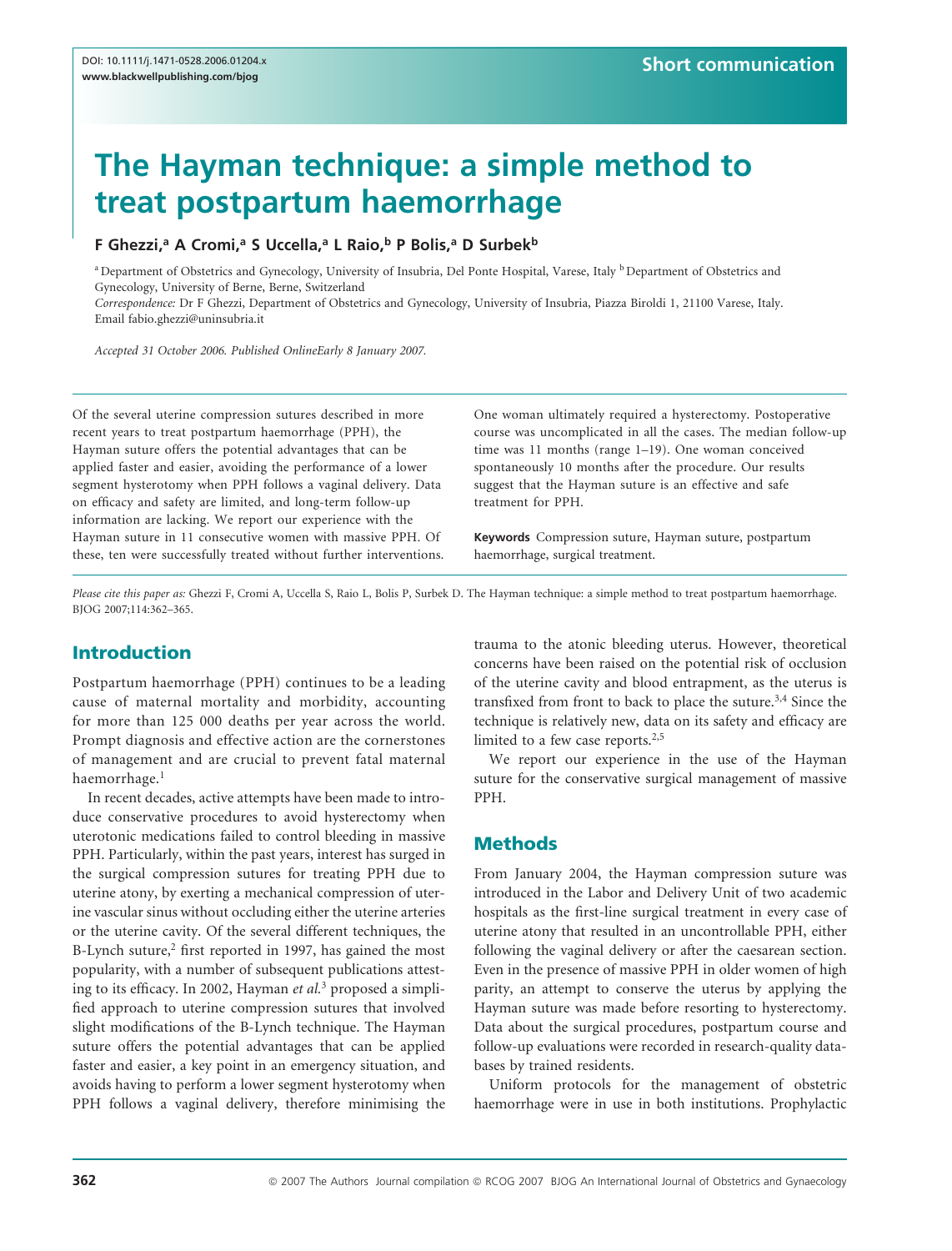oxytocics were offered routinely in the management of the third stage of labour. Once PPH has been identified and after vaginal/cervical lacerations or haematoma and retained products of conception have been ruled out, the following measures were used initially to manage the bleeding: infusion of oxytocin (20 iu in 500 ml saline at 125 ml/hour), methilergometrine 0.2 mg intramuscularly, sulproston infusion (0.5 mg in 250 ml of saline) and 800 *m*g of rectally administered misoprostol. If these pharmacological measures failed to control haemorrhage and if the woman continued to bleed and became haemodynamically unstable, surgical haemostasis was initiated. In all cases, the procedure was performed according to the technique originally described by Hayman et al.<sup>2</sup> Briefly, after the uterus was exteriorised, bimanual compression was applied to check whether this stopped the bleeding, before the suture was applied. A number 2 polyglactin suture (Vicryl®; Ethicon Inc., Somerville, MA, USA) on a straight needle was used to transfix the uterus from front to back, just above the reflection of the bladder, and was then tied above the fundus of the uterus, while an assistant applied bimanual compression (Figure 1). The procedure could be performed if one suture on each side of the uterus, or, if the surface in between the two lateral sutures appeared to be in need of further compression, then side-to-side ties were inserted in between the first sutures. If only two sutures were needed, a three-throw technique was used to tie the knots to avoid the sutures sliding off the side of the uterus. In cases of PPH occurring after a caesarean delivery, the lower transverse uterine incision was closed in one layer. Before closing the abdomen, the surgeon ensured that vaginal bleeding was normal.

All these women underwent a follow-up examination 2 weeks after hospital discharge, thereafter every 2 months for the first year and then annually.

#### **Results**

Between January 2004 and April 2006, a total of 6857 deliveries occurred in our institutions. The rate of major PPH, defined as postpartum blood loss in excess of 2000 ml, was 0.40% (16/3913) and 0.41% (12/2944) in the obstetric unit of University of Insubria and University of Berne, respectively. During the study period, a total of 11 consecutive women underwent a Hayman compression suture for massive PPH. Information on demographics of patient, intraoperative details and follow-up times is shown in Table 1. Good compression of the uterus was achieved and haemostasis was established in 10 out of 11 (90.9%) women with the Hayman suture, and no further interventions were required. In one case with placenta praevia, a transverse isthmic-cervical compression suture was inserted before the vertical apposition suture, to decrease the blood loss from the lower uterine segment. One woman ultimately required a hysterectomy for intractable haemorrhage and haemodynamic instability. In the latter case, despite the compression suture, haemostasis was still inadequate and hypogastric arteries ligation was performed, which was still ineffective. Histopathologic examination of the uterus showed the presence of placenta accreta, which had not been suspected previously. Intraoperative disseminated intravascular coagulation developed in two cases and was promptly managed with fresh-frozen plasma transfusions.

The postoperative course was uncomplicated in all the cases, and these women were discharged from the hospital in good conditions. All the women undergoing the Hayman suture had normal lochia, and there was no delay in the resumption of normal menstruation following the cessation of breastfeeding. One woman conceived spontaneously 10 months after uterine compression suturing. At the time of



Figure 1. (A) Front view of the uterus, showing where the compression sutures are placed. (B) Intraoperative image showing the compression suture tied.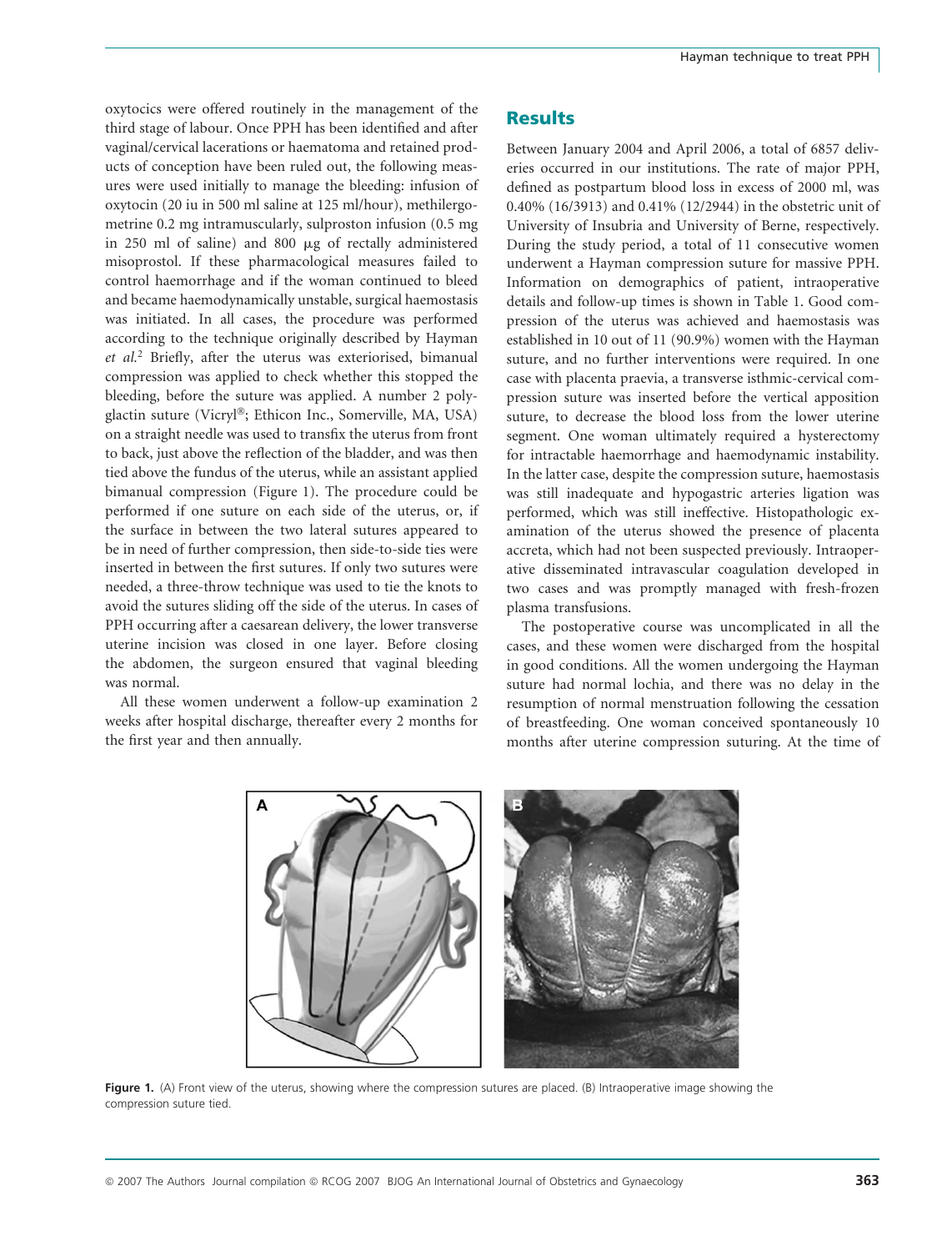| Case<br>no.    | <b>Maternal</b><br>age | Parity         | Gestational<br>age<br>(weeks) | Mode of<br>delivery | Concomitant<br>conditions               | <b>Estimated</b><br>blood<br>loss (ml) | Intraoperative<br>transfusions<br>(units) | Adjunctive<br>procedures                          | Follow up<br>(months)      |
|----------------|------------------------|----------------|-------------------------------|---------------------|-----------------------------------------|----------------------------------------|-------------------------------------------|---------------------------------------------------|----------------------------|
|                | 43                     | $\mathbf{0}$   | 36                            | Caesarean           | Placenta praevia                        | 3000                                   | 2 PRBC                                    |                                                   | 19                         |
| $\overline{2}$ | 35                     | $\mathbf{0}$   | 42                            | Vaginal             |                                         | 4500                                   | 4 PRBC,<br>2 FFP, 1 P                     | Hypogastric arteries<br>ligation;<br>hysterectomy | 15                         |
| 3              | 36                     |                | 35                            | Caesarean           | Placenta praevia                        | 2300                                   | 2 PRBC                                    |                                                   | 14 (currently<br>pregnant) |
| $\overline{4}$ | 35                     | $\mathbf{0}$   | 39                            | Vaginal             | DIC                                     | 7000                                   | 18 PRBC,<br>10 FFP, 2 P                   |                                                   | 12                         |
| 5              | 33                     |                | 39                            | Caesarean           |                                         | 2200                                   | 2 PRBC                                    |                                                   | 11                         |
| 6              | 31                     | $\mathbf{0}$   | 35                            | Caesarean           | Twin pregnancy with<br>IUFD of one twin | 3200                                   | 4 PRBC, 2 FFP                             |                                                   | 11                         |
| 7              | 39                     | $\mathbf{0}$   | 38                            | Caesarean           |                                         | 5000                                   | 10 PRBC, 6 FFP                            |                                                   | 11                         |
| 8              | 25                     | $\mathbf{0}$   | 38                            | Caesarean           | Twin pregnancy                          | 4000                                   | 6 PRBC, 4 FFP                             |                                                   | 8                          |
| 9              | 28                     | $\mathbf{0}$   | 28                            | Caesarean           | Severe<br>pre-eclampsia; DIC            | 3200                                   | 4 PRBC, 6 FFP                             |                                                   | 6                          |
| 10             | 31                     | $\overline{0}$ | 37                            | Caesarean           | Placenta praevia                        | 2100                                   | 2 PRBC, 2 FFP                             |                                                   | 6                          |
| 11             | 34                     |                | 28                            | Caesarean           | Placenta praevia                        | 3500                                   | 4 PRBC, 2 FFP                             |                                                   |                            |

Table 1. Characteristics of women, intraoperative details and follow-up time

IUFD, intrauterine fetal demise; PRBC, packed red blood cells; FFP, fresh-frozen plasma; P, platelets; DIC, disseminated intravascular coagulation.

writing this report, the pregnancy is still continuing at 15 weeks of gestation without any obvious complication.

## **Discussion**

The results from this case series suggest that the Hayman compression suture is an effective and safe conservative measure for the surgical treatment of major PPH.

B-Lynch *et al.*<sup>2</sup> were the first to propose the innovative principle that a compression suture running through the full thickness of both uterine walls is an effective measure to control bleeding in PPH due to uterine atony. Since the original report, the B-Lynch technique has been widely adopted and has proved to be valuable in the control of massive PPH. At the time of writing, there were more than 50 published cases, with only two failures reported, and one late puerperium complication (uterine necrosis).

Of the several newer suturing technique described in more recent years, including Hayman<sup>3</sup> modification of the B-Lynch procedure, data on efficacy and safety are mainly limited to the small case series reported by the proponents themselves, and long-term follow-up information are still lacking.

Compared with the B-Lynch suture, the Hayman technique is a much simpler procedure, which can easily be mastered by every obstetrician in an emergency situation. Moreover, the Hayman suture is quicker to apply in cases of major PPH

following vaginal delivery, as the lower uterine segment is not opened. It has been argued that hysterotomy before placement of compression sutures is warranted to avoid unintended obliteration of the cervical canal and/or the uterine cavity and to confirm that the uterine cavity is completely empty.4 Moreover, since the Hayman technique involves crossing the uterine cavity to appose the anterior and posterior uterine wall above the bladder reflection, theoretical concerns on the potential risks of cavity occlusion and infections have been raised.<sup>5,6</sup>

These concerns warrant some consideration. First, in case of PPH after vaginal delivery, uterine cavity exploration should be performed as a first step before considering the diagnosis of uterine atony, and it is not necessary to open the uterus for this purpose. Second, the collection of blood clots within the uterine cavity can be averted by applying bimanual compression to both sides of the uterus at the time when the suturing is undertaken. Third, making a hysterotomy incision when one is not already present appears not only unnecessary, but it might be inappropriate as maintaining the integrity of a bleeding, atonic uterus should be a desirable goal. Finally, occlusion of the cervical lumen is a potential complication when additional transverse compression sutures are required, and in these circumstances care should be taken to ensure cervical patency by simply passing a blunt instrument through the canal before tightening the suture. It is noteworthy that the two cases of occlusion of the uterine cavity, one with concomitant pyometra, $7$  were